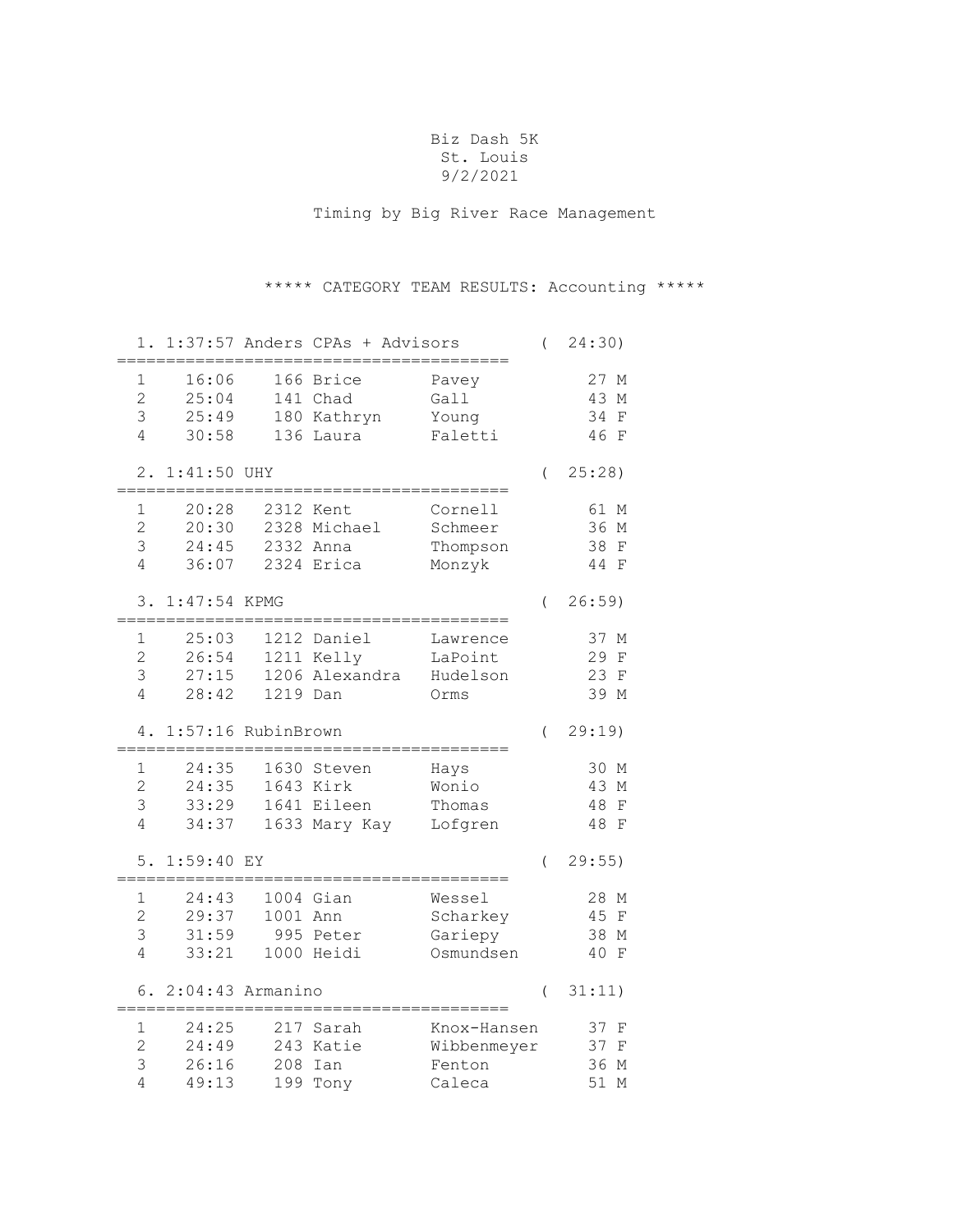|                                                                                                                                                                 |         | 7. 2:08:20 BKD CPAs & Advisors |                                            | 32:05) |
|-----------------------------------------------------------------------------------------------------------------------------------------------------------------|---------|--------------------------------|--------------------------------------------|--------|
| 1                                                                                                                                                               | 25:06   | 413 Kurt                       | Berry                                      | 43 M   |
| 2                                                                                                                                                               | 28:13   | 417 Shana                      | Fick                                       | 31 F   |
| 3                                                                                                                                                               | 30:48   | 411 Stephen                    | Allmond                                    | 35 M   |
| 4                                                                                                                                                               | 44:13   | 427 Abbie                      | Rademacher                                 | $23$ F |
|                                                                                                                                                                 |         |                                | 8. 2:47:17 Burds & Kuntz, P.C. - In Perso( | 41:50) |
| 1                                                                                                                                                               | 21:30   | 503 Drew                       | Sullivan                                   | 37 M   |
| $\mathcal{D}_{\mathcal{L}}^{\mathcal{L}}(\mathcal{L})=\mathcal{L}_{\mathcal{L}}^{\mathcal{L}}(\mathcal{L})\mathcal{L}_{\mathcal{L}}^{\mathcal{L}}(\mathcal{L})$ | 23:38   | 498 Scott                      | Gannon                                     | 24 M   |
| 3                                                                                                                                                               | 1:01:04 | 500 Mandy                      | Maevers                                    | 44 F   |
| 4                                                                                                                                                               | 1:01:05 | 502 Angie                      | Marquart                                   | 49 F   |

\*\*\*\*\* CATEGORY TEAM RESULTS: Banking, Financing & Investements \*\*\*\*\*

| 1.                                         |                                  |                      | 1:18:58 NISA Investment Advisors                     |                                               | $\overline{(\ }$ | 19:45)                                                              |
|--------------------------------------------|----------------------------------|----------------------|------------------------------------------------------|-----------------------------------------------|------------------|---------------------------------------------------------------------|
| 1<br>$\overline{2}$<br>3<br>$\overline{4}$ | 16:18<br>19:09<br>19:44<br>23:47 | 1488                 | 1483 Joffroi<br>1479 Jeri<br>1489 brendan<br>Jocelyn | Holcombe<br>Glicksman<br>normile<br>Koester   |                  | 35 M<br>24<br>$\mathbf F$<br>37<br>М<br>26<br>$\mathbf{F}$          |
| $2$ .                                      | 1:28:55 Edward Jones             |                      |                                                      |                                               | $\overline{(\ }$ | 22:14)                                                              |
| 1<br>$\overline{2}$<br>3<br>$\overline{4}$ | 18:29<br>20:05<br>24:58<br>25:23 | 795                  | 747 Andrew<br>Charlie<br>3303 Grace<br>767 Sierra    | Boyd<br>Potts<br>Mikula<br>Halverson          |                  | 30<br>М<br>33<br>М<br>23<br>$\mathbf F$<br>27<br>$\mathbf{F}$       |
| 3.                                         | 1:43:14 TD Ameritrade            |                      |                                                      |                                               | $\left($         | 25:49                                                               |
| 1<br>$\overline{2}$<br>3<br>$\overline{4}$ | 21:15<br>25:00<br>26:05<br>30:54 | 2031<br>1988<br>1991 | David<br>Luis<br>Marye<br>2013 Rachael               | Mokone<br>Cheng<br>Dalton<br>Kraus            |                  | 30<br>М<br>53<br>М<br>34<br>$\rm F$<br>29<br>$\mathbf{F}$           |
| 4.                                         |                                  |                      | 1:47:46 Carrollton Bank                              |                                               | $\left($         | 26:57)                                                              |
| 1<br>$\overline{2}$<br>3<br>$\overline{4}$ | 23:38<br>24:04<br>26:27<br>33:37 | 508<br>507<br>506    | Scott<br>Tom<br>516 Alyse<br>PEYTON                  | Larson<br>Hough<br>Verderber<br><b>DOWNEY</b> |                  | 52 M<br>31<br>$\mathbb M$<br>34<br>$\rm F$<br>27<br>$\mathbf{F}$    |
| 5.                                         |                                  |                      | 1:51:25 Together Credit Union<br>============        |                                               | $\left($         | 27:52)                                                              |
| 1<br>$\overline{2}$<br>3<br>$\overline{4}$ | 23:04<br>23:22<br>31:45<br>33:14 | 2201<br>2180         | 2243 Alex<br>Josh<br>Erika<br>2186 Allison           | Simpher<br>Johnson<br>Douglas<br>Gilbert      |                  | 28<br>$\mathbf{M}$<br>34<br>М<br>24<br>$\mathbf F$<br>27<br>$\rm F$ |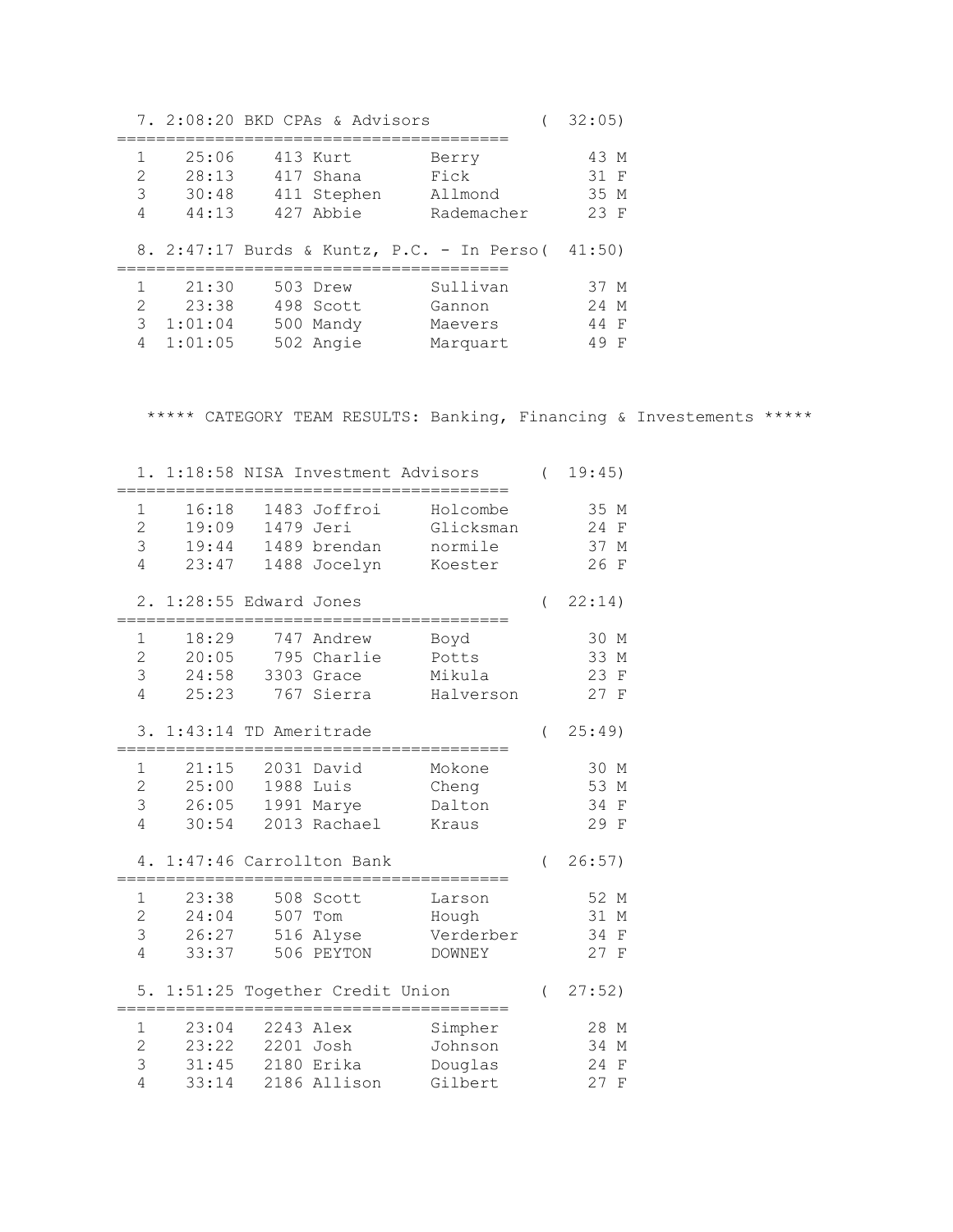|                                          |                                    |                  | 6. 1:54:48 London Stock Exchange Group (                                               |                                      | 28:42)                          |
|------------------------------------------|------------------------------------|------------------|----------------------------------------------------------------------------------------|--------------------------------------|---------------------------------|
| $\mathbf{1}$<br>$\overline{2}$<br>3<br>4 | 26:00<br>26:18<br>29:55<br>32:35   |                  | 1312 Mark Oppenheim 55 M<br>1316 Jeff Smith Smith<br>1297 Nicki<br>1296 Jennah Bartels | Blumenfeld                           | 36 M<br>42 F<br>37 F            |
|                                          |                                    |                  | 7. 2:38:48 First Bank - In Person                                                      |                                      | 39:42)                          |
| $\mathbf{1}$<br>2<br>3<br>4              | 25:07<br>52:39 1026 Kalin<br>54:46 | 26:16 1029 Brian | 1028 Jamie<br>1027 Lisa                                                                | Moses<br>Smith<br>Mccain<br>Mitchell | 45 M<br>26<br>M<br>25 F<br>51 F |
|                                          |                                    |                  | 8. 2:45:17 PARKSIDE FINANCIAL BANK & TRUS( 41:20)                                      |                                      |                                 |
| 1<br>$\overline{2}$<br>3<br>4            | 23:38<br>25:43<br>57:56<br>58:00   |                  | 1525 Michael Frasca<br>1533 Michael<br>1529 Maryanne<br>1523 Sarah                     | Murphy<br>Homa<br>Burkemper          | 27 M<br>58 M<br>46 F<br>34<br>F |

## \*\*\*\*\* CATEGORY TEAM RESULTS: Consulting & Staffing \*\*\*\*\*

|                                          |                                        | 1. 3:04:01 Centric Consulting                          |                                                   | 46:01)                                    |
|------------------------------------------|----------------------------------------|--------------------------------------------------------|---------------------------------------------------|-------------------------------------------|
| 1<br>$\overline{2}$<br>4                 | 29:50<br>32:56<br>3 1:00:32<br>1:00:43 | 537 Paul<br>540 Joey<br>538 Olivia<br>536 Tammy        | Holway<br>Loftus<br>Kopicky<br>Graham             | 46 M<br>31 M<br>30<br>- F<br>47 F         |
|                                          |                                        |                                                        | 2. 3:11:47 Accounting Career Consultants ( 47:57) |                                           |
| 1<br>$\mathcal{L}$<br>$\mathcal{E}$<br>4 | 28:25<br>42:24<br>59:16<br>1:01:42     | 58 Mindy<br>52 Shani<br>46 Jason<br>55 Larry           | Woolf<br>Poole<br>Bode<br>Weinberg                | 42 F<br>49 F<br>32 M<br>49 M              |
|                                          | 3. 3:44:14 SynchronyHR                 |                                                        |                                                   | 56:04)                                    |
| $\mathbf{1}$<br>$\overline{2}$<br>3<br>4 | 50:37<br>57:47<br>57:48<br>58:02       | 1969 Laurie<br>1976 Jessica<br>1967 Bryan<br>1972 Kyle | Holt<br>Welsch<br>Buesking<br>Kelly               | 52 F<br>32 F<br>35 M<br>50<br>$\mathbb M$ |

#### \*\*\*\*\* CATEGORY TEAM RESULTS: Education \*\*\*\*\*

 1. 1:36:00 SIUE School of Business ( 24:00) ========================================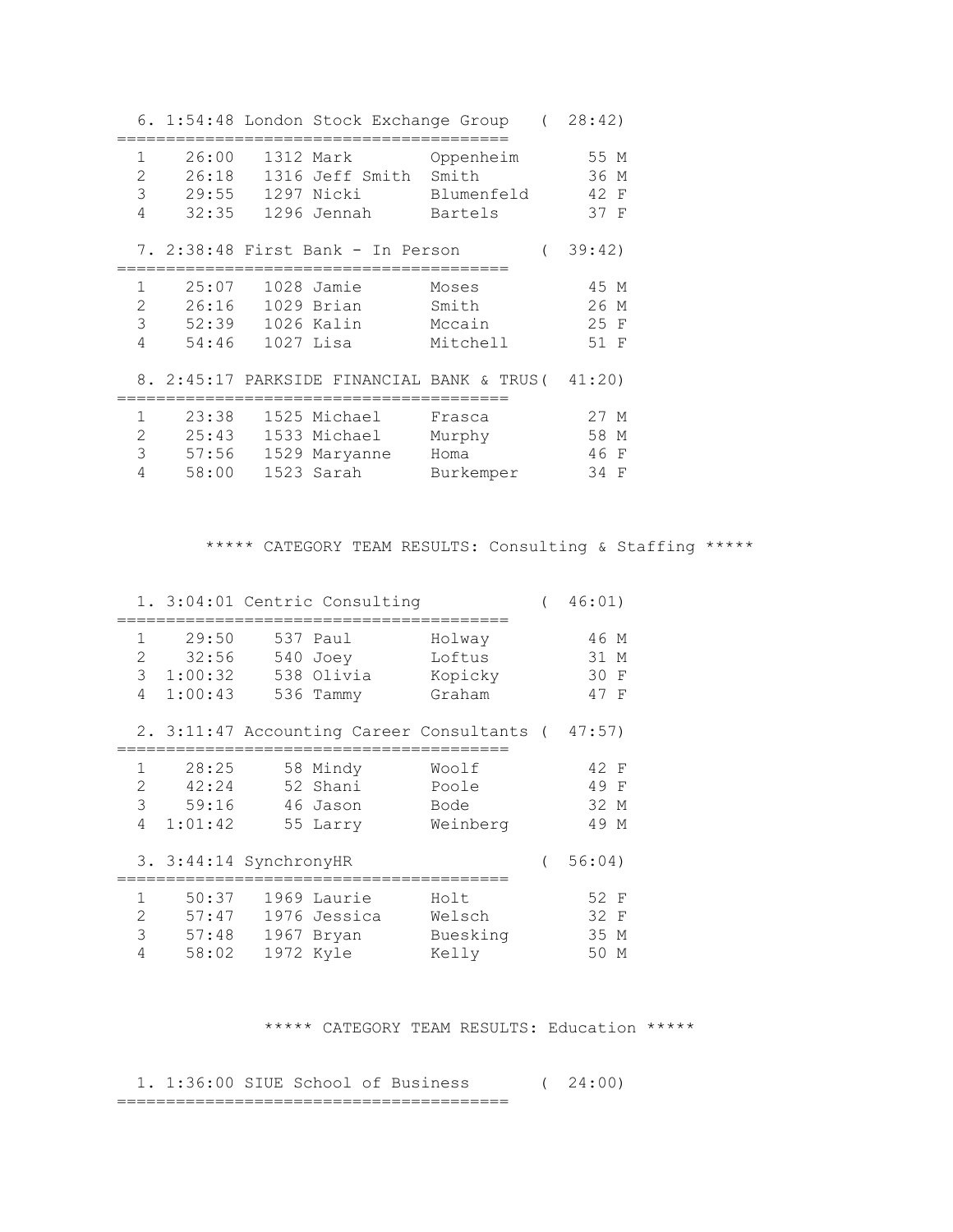|               | 22:27 |          | 1726 JENNI   | HUNT                                               | 41 F |
|---------------|-------|----------|--------------|----------------------------------------------------|------|
| 2             | 22:28 |          | 1722 Kristen | Durnan                                             | 40 F |
| 3             | 23:36 |          | 1724 Mike    | Hair                                               | 46 M |
| 4             | 27:29 | 1728 Tim |              | Schoenecker                                        | 59 M |
|               |       |          |              |                                                    |      |
|               |       |          |              | 2. 1:48:43 Maryville University - In Pers ( 27:11) |      |
|               |       |          |              |                                                    |      |
|               |       |          |              |                                                    |      |
|               | 22:55 |          | 1365 Brett   | Rousseau                                           | 34 M |
| $\mathcal{L}$ | 24:58 |          | 1346 Brady   | Griffith                                           | 29 M |
| 3             | 29:02 |          | 1355 Shujing | Li                                                 | 58 F |

\*\*\*\*\* CATEGORY TEAM RESULTS: Engineering, Architecture & Construction \*\*\*\*\*

|                                                      |                                                 |          | 1. 1:39:51 Alberici - In Person                             |                                                 | $\overline{(}$ | 24:58)                                                            |
|------------------------------------------------------|-------------------------------------------------|----------|-------------------------------------------------------------|-------------------------------------------------|----------------|-------------------------------------------------------------------|
| 1<br>$\overline{2}$<br>3<br>$\overline{4}$           | 19:31<br>21:47<br>28:47<br>29:46                |          | 67 Austin<br>73 Richard<br>71 Theresa<br>75 Kimberly        | Davis<br>Jaggers<br>Hess<br>Metz                |                | 34 M<br>52<br>$\mathbb M$<br>46<br>$\rm F$<br>28 F                |
|                                                      |                                                 |          | 2. 1:40:06 Dupont Clean Technologies                        |                                                 |                | (25:02)                                                           |
| 1<br>$\overline{2}$<br>3<br>$\overline{4}$           | 23:59<br>24:39<br>25:21<br>26:07                |          | 704 Clayton<br>708 CRISTINA<br>701 Nick<br>695 Katie        | Graessle<br>KULCZYCKI<br>Darling<br>Beane       |                | 24 M<br>50<br>$\mathbf F$<br>39 M<br>35 F                         |
| 3.                                                   | 1:40:22 TRC                                     |          |                                                             |                                                 | $\left($       | 25:06)                                                            |
| $\mathbf 1$<br>$\overline{2}$<br>3<br>4              | 21:34<br>24:44<br>25:36<br>28:28                |          | 2273 Scott<br>2270 Wade<br>2266 Samantha<br>2272 Taylor     | Steiner<br>Pearson<br>Cready<br>Sizemore        |                | 50 M<br>56<br>М<br>28<br>$\mathbf F$<br>27 F                      |
| 4.                                                   | $1:40:46$ CDG Engineers                         |          |                                                             |                                                 | $\left($       | 25:12)                                                            |
| $\mathbf 1$<br>$\overline{2}$<br>3<br>$\overline{4}$ | 20:07<br>21:11<br>28:36<br>30:52                | 528 Lina | 526 Kevin<br>529 J.R.<br>534 Madianie                       | Cox<br>Frisella<br>Forero-Plackem<br>Thelusmond |                | 42 M<br>26<br>$\mathbb M$<br>32<br>$_{\rm F}$<br>27 F             |
|                                                      | 5. 1:43:39 TWM                                  |          |                                                             |                                                 | $\left($       | 25:55)                                                            |
| $\mathbf 1$<br>$\overline{2}$<br>3<br>4<br>6.        | 22:34<br>22:37<br>27:33<br>30:55<br>1:45:25 HDR |          | 2303 Chris<br>2299 Branden<br>2306 Danielle<br>2300 Heather | Kuester<br>Billhartz<br>Miller<br>Copeland      | $\left($       | 29 M<br>22 M<br>21<br>$\mathbf F$<br>41<br>$\mathbf{F}$<br>26:22) |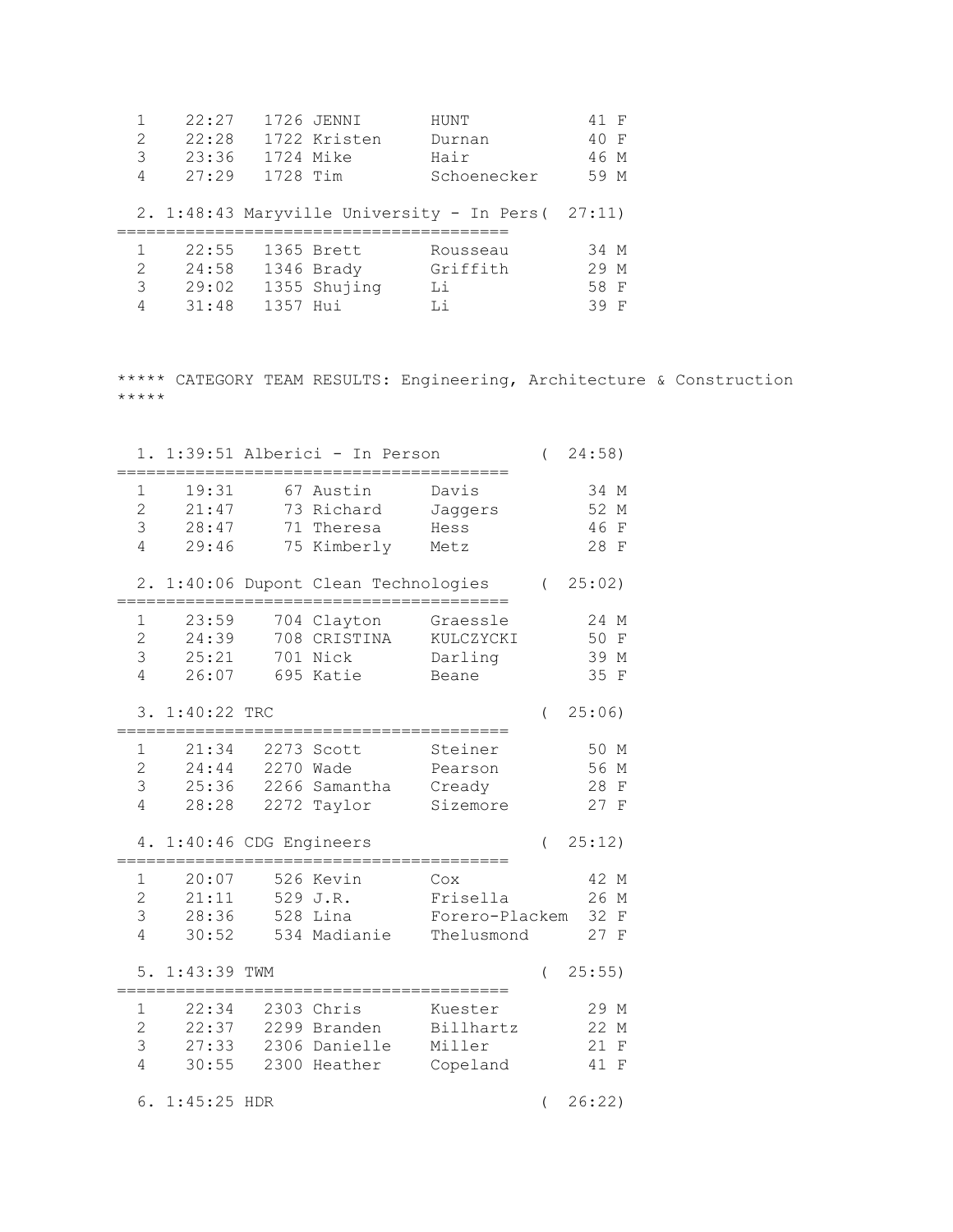| 1              | 24:11          |          | 1138 Elizabeth Okenfuss                |                 |          | 25 F               |
|----------------|----------------|----------|----------------------------------------|-----------------|----------|--------------------|
| $\overline{2}$ | 25:11          |          | 1137 John                              | Marcanik        |          | 33 M               |
| 3              | 27:30          |          | 1140 Matthew                           | Wombacher       |          | 33 M               |
| $\overline{4}$ | 28:33          |          | 1136 Erin                              |                 |          | $\mathbf{F}$       |
|                |                |          |                                        | Jearls          |          | 41                 |
|                |                |          | 7. 1:47:21 HOK - In Person             |                 | $\left($ | 26:51)             |
|                |                |          |                                        |                 |          |                    |
| 1              | 24:58          |          | 1144 Chad                              | Garrison        |          | 48 M               |
| $\overline{2}$ | 26:02          |          | 1143 David                             | Endsley         |          | 46 M               |
| 3              | 26:58          |          | 1142 Abby                              | Buchmann        |          | 30 F               |
| 4              | 29:23          |          | 1145 Leah                              | Hofferkamp      |          | 43 F               |
|                |                |          |                                        |                 |          |                    |
|                |                |          | 8. 1:58:47 Oates Associates, Inc.      |                 | $\left($ | 29:42)             |
|                |                |          |                                        |                 |          |                    |
| 1              | 22:29          |          | 1513 Nick                              | Moore           |          | 28 M               |
| 2              | 22:55          | 1510 Ted |                                        | Harms           |          | 23 M               |
| 3              | 32:39          |          | 1514 Shelley Puckett                   |                 |          | 48<br>$\mathbf{F}$ |
| 4              | 40:44          |          | 1516 Cheryl                            | Vancil          |          | 37 F               |
|                |                |          |                                        |                 |          |                    |
|                |                |          | 9. 2:08:33 Horner & Shifrin            |                 | $\left($ | 32:09              |
|                |                |          |                                        |                 |          |                    |
| 1              | 22:31          |          | 1152 Mike                              | Albin           |          | 36 M               |
| $\overline{c}$ | 31:47          |          | 1156 Chad                              | Schrand         |          | 43 M               |
| 3              | 33:38          |          | 1157 Casey                             | Wilson          |          | 35 F               |
| 4              | 40:37          |          | 1154 Amanda                            | Payne           |          | 34 F               |
|                |                |          |                                        |                 |          |                    |
|                |                |          | 10. 2:10:03 Ross & Baruzzini           |                 | $\left($ | 32:31)             |
|                |                |          |                                        |                 |          |                    |
| $\mathbf 1$    | 26:41          | 1604 Jon |                                        | <b>Bell</b>     |          | 27 M               |
| 2              | 27:05          |          | 1615 Trista                            | Stahr           |          | 36 F               |
| 3              | 37:47          |          | 1609 Jake                              | Lamprecht       |          | 35 M               |
| $\overline{4}$ | 38:30          |          | 1611 Sarah                             | Miner           |          | 39 F               |
|                |                |          |                                        |                 |          |                    |
|                |                |          | 11. 2:40:51 Brewster Companies         |                 | $\left($ | 40:13)             |
|                |                |          |                                        |                 |          |                    |
| $\mathbf 1$    | 24:43          |          | 464 ALEX                               | NAZETTA         |          | 36 M               |
| $\overline{c}$ | 29:35          |          | 461 Chris                              | Nazetta         |          | 42 M               |
| 3              | 53:15          |          | 457 Aliyah                             | Gray            |          | 19 F               |
| 4              | 53:18          |          | 466 McCall                             | Roseman         |          | 29 F               |
|                |                |          |                                        |                 |          |                    |
|                |                |          | 12. 2:48:12 ebersoldt + associates     |                 |          | (42:03)            |
| 1              |                |          | 728 Justin                             | Robben          |          | 30 M               |
|                | 25:12          |          |                                        |                 |          |                    |
| $\overline{2}$ | 31:53          |          | 720 Natalie                            | Endejan         |          | 30 F               |
| 3              |                |          | 721 Keara                              | Greunke         |          | 24 F               |
|                | 54:58          |          |                                        |                 |          |                    |
| $\overline{4}$ | 56:09          |          | 727 Tyler                              | Proemsey        |          | 26 M               |
|                |                |          |                                        |                 |          |                    |
|                |                |          | 13. 3:07:48 Mackey Mitchell Architects |                 |          | (46:57)            |
|                |                |          |                                        |                 |          |                    |
| 1              | 32:43          |          | 1326 Matthew                           | Roeder          |          | 41 M               |
| $\overline{2}$ | 50:59          |          | 1324 Margie                            | Fank            |          | 56<br>$\mathbf{F}$ |
| 3<br>4         | 51:01<br>53:05 |          | 1328 Jennifer<br>1323 Stephen          | Wilkins<br>Emer |          | 43 F<br>57 M       |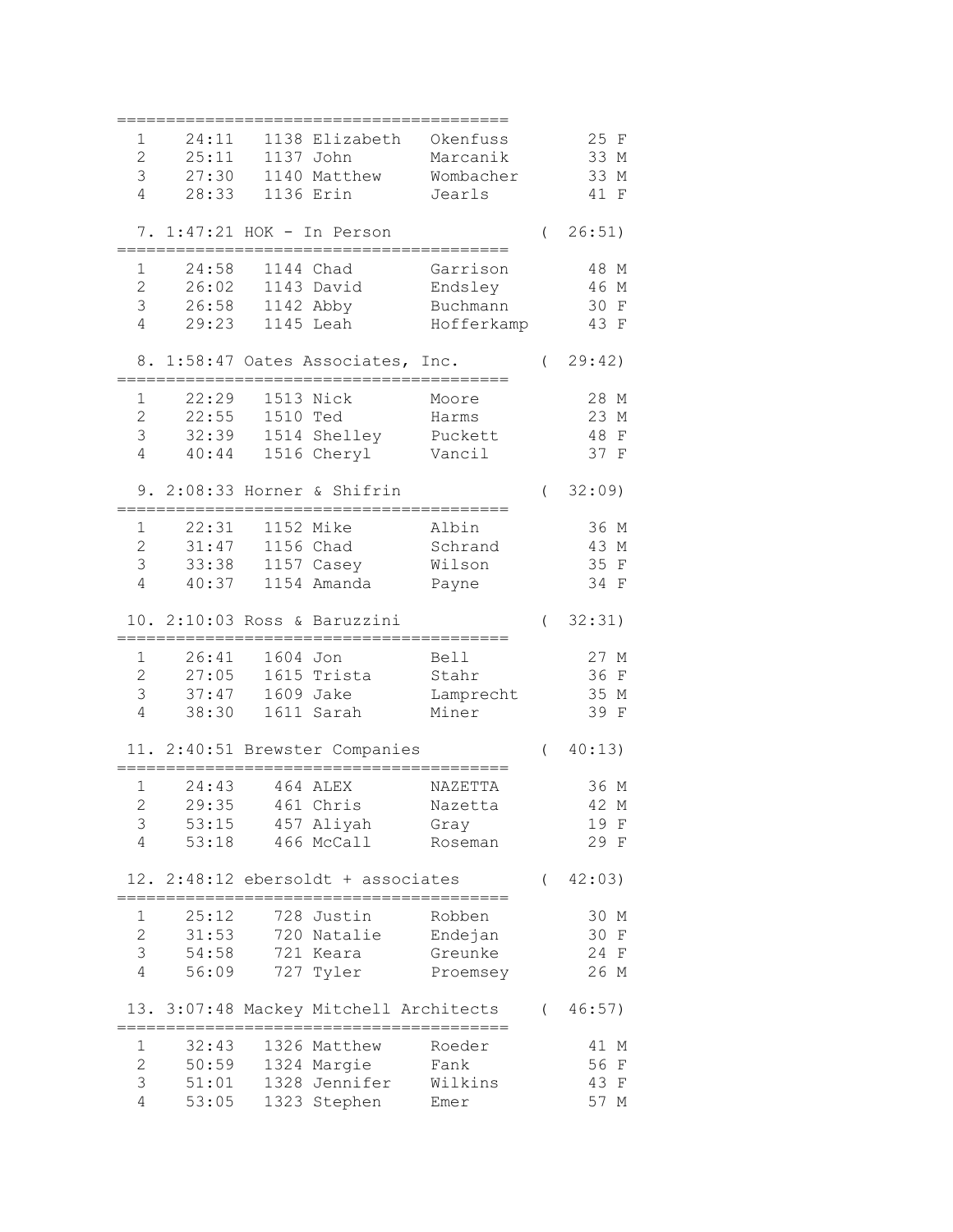14. 3:39:01 Ittner ( 54:46)

|   | 50:04 | 1180 Lea  |             | McRoberts | 40 F |  |
|---|-------|-----------|-------------|-----------|------|--|
|   | 56:17 | 1182 Todd |             | Powers    | 54 M |  |
| २ | 56:19 |           | 1178 Kelsey | Jordan    | 27 F |  |
|   | 56.21 | 1179 Rick |             | Keisker   | 55 M |  |

\*\*\*\*\* CATEGORY TEAM RESULTS: Foundations & Non-Profits \*\*\*\*\*

|                                                                                | 1. 1:47:27 Concordia Plans                                  |                                            | $\left($   | 26:52)                                                      |
|--------------------------------------------------------------------------------|-------------------------------------------------------------|--------------------------------------------|------------|-------------------------------------------------------------|
| 21:24<br>1<br>$\overline{2}$<br>22:23<br>3<br>26:27<br>$\overline{4}$<br>37:13 | 615 Amanda<br>617<br>Dave<br>621 Meg<br>632<br>Dan          | Knabach<br>Kuschel<br>Nichols<br>Wehmeyer  |            | 30 F<br>44<br>М<br>34<br>$\mathbf F$<br>61<br>М             |
|                                                                                | 2. 1:54:37 City of Clayton                                  |                                            | $\left($   | 28:40)                                                      |
| 24:46<br>1<br>$\overline{2}$<br>29:46<br>3<br>30:01<br>4<br>30:04              | 550 Colin<br>551 Justin<br>548<br>Denise<br>544 Cindy       | Weber<br>Whipple<br>Ucinski<br>Goben       |            | 23 M<br>41<br>М<br>46<br>$\mathbf{F}$<br>55 F               |
|                                                                                | 3. 1:55:25 Saint Louis Art Museum                           |                                            | $\sqrt{2}$ | 28:52)                                                      |
| 25:25<br>1<br>2<br>25:37<br>3<br>31:38<br>4<br>32:45                           | 1670 Charles<br>1661<br>David<br>1660 Holly<br>1689 Melissa | Hubbs<br>Conradsen<br>Childress<br>Venator |            | 27 M<br>56<br>М<br>32<br>$\mathbf F$<br>43<br>$\mathbf{F}$  |
| 4. 2:05:09 LCMS                                                                | International Center                                        |                                            |            | (31:18)                                                     |
| 25:52<br>1<br>$\overline{2}$<br>29:12<br>3<br>31:28<br>$\overline{4}$<br>38:37 | 1272 Joel<br>1273 Rachelle<br>1271 Chad<br>1274 Cheryl      | Rivers<br>Roe<br>Ray<br>Sauer              |            | 55 M<br>41<br>$\mathbf F$<br>51<br>М<br>35<br>F             |
|                                                                                | 5. 2:06:09 Greater St. Louis, Inc.                          |                                            | $\left($   | 31:33)                                                      |
| 27:03<br>1<br>$\overline{2}$<br>29:03<br>3<br>29:18<br>4<br>40:45              | 1088 Sarah<br>1090 Adam<br>1091 Reilly<br>Lori<br>1089      | Arnosky<br>Kazda<br>Nix<br>Becklenberg     |            | 34 F<br>30<br>М<br>26<br>$\mathbf{M}$<br>46<br>$\mathbf{F}$ |

\*\*\*\*\* CATEGORY TEAM RESULTS: Hospitality & Entertainment \*\*\*\*\*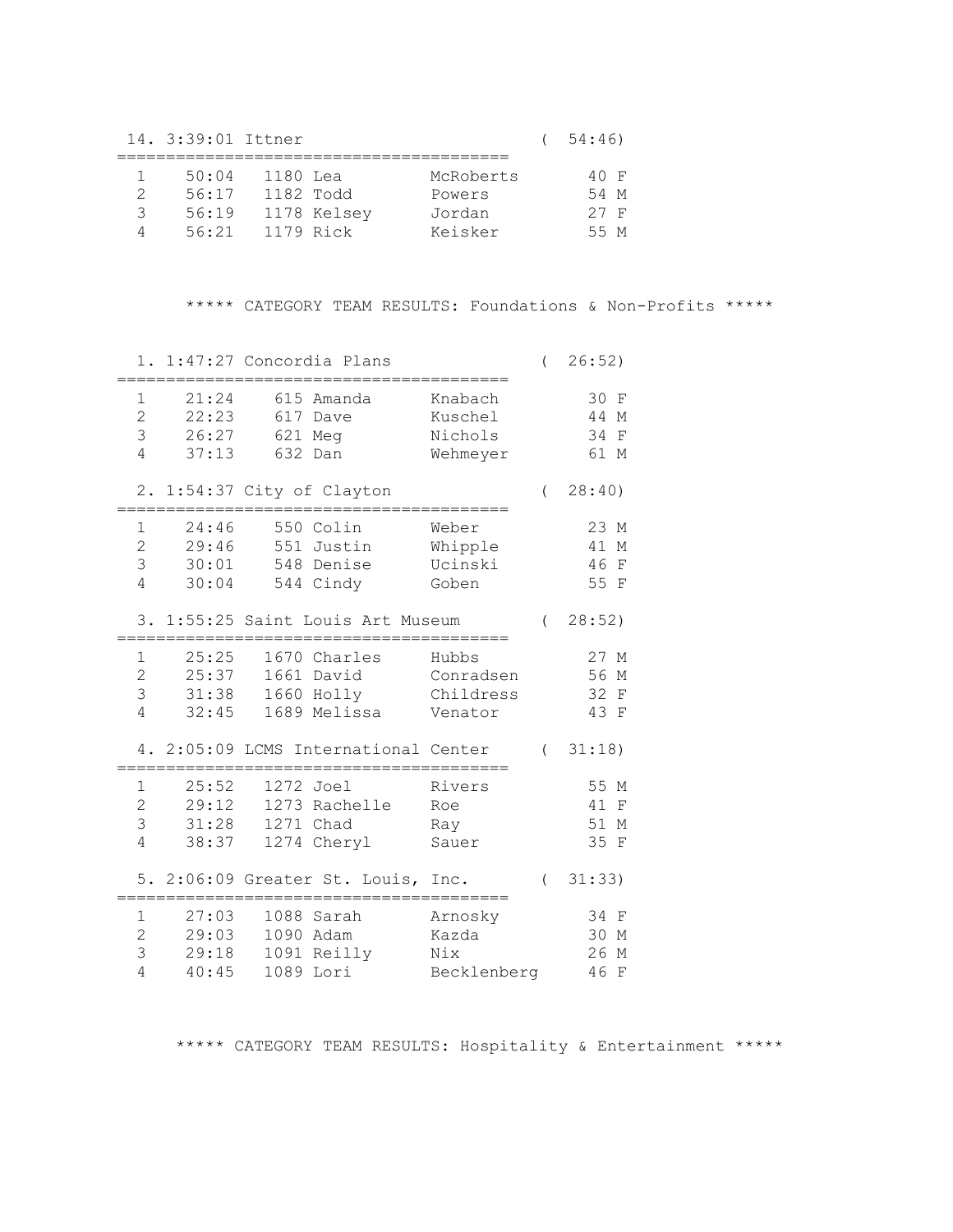#### \*\*\*\*\* CATEGORY TEAM RESULTS: Insurance \*\*\*\*\*

|              | 1. 1:59:03 Allsup - In Person |           |         | 29:46) |
|--------------|-------------------------------|-----------|---------|--------|
|              |                               |           |         |        |
| $\mathbb{R}$ | 20:04                         | 95 Joe    | McBroom | 38 M   |
|              | 27:14                         | 83 Sondra | Braun   | 47 F   |
| २            | 35:38                         | 88 Aaron  | Fuchs   | 37 M   |
|              | 36:07                         | 101 Mary  | Wellen  | 59 F   |

## \*\*\*\*\* CATEGORY TEAM RESULTS: Legal \*\*\*\*\*

| 1.                                                   |                                  |                                                      | 1:29:17 Baker Sterchi Cowden & Rice LL(                              |          | 22:20)                                     |
|------------------------------------------------------|----------------------------------|------------------------------------------------------|----------------------------------------------------------------------|----------|--------------------------------------------|
| 1<br>$\overline{2}$<br>3<br>4                        | 20:22<br>21:56<br>21:58<br>25:01 | 354 Terry<br>349 Meghan<br>353 Adam<br>343 Danielle  | O'Toole<br>Kane<br>Olszeski<br>Allo                                  |          | 43 M<br>35 F<br>33 M<br>25 F               |
|                                                      |                                  |                                                      | 2. 1:43:05 Greensfelder, Hemker & Gale, P( 25:47)                    |          |                                            |
| 1<br>$\overline{2}$<br>3<br>4                        | 24:42<br>24:53<br>24:54<br>28:36 | 1109 David<br>1097 Kelly<br>$1100$ Lisa<br>1116 Paul | Niemeier<br>Anderson<br>Cunningham<br>Woody                          |          | 45 M<br>58 F<br>57 F<br>41 M               |
|                                                      |                                  | 3. 1:43:46 Evans & Dixon, LLC                        |                                                                      | $\left($ | 25:57)                                     |
| 1<br>$\overline{c}$<br>3                             | 23:30<br>25:25<br>28:07          | 963 Terry<br>966 Michelle                            | Mort<br>Redel<br>26:44 953 Stephen Brueggemann<br>952 Molly Anderson |          | 52 M<br>52 F<br>50 M<br>30 F               |
| 4                                                    |                                  |                                                      |                                                                      |          |                                            |
| 4.                                                   |                                  | 1:49:37 Lewis Rice LLC                               |                                                                      | $\left($ | 27:25                                      |
| 1<br>$\overline{2}$<br>3<br>$\overline{4}$           | 23:33<br>25:39<br>29:13<br>31:12 | 1283 Mike<br>1280 Jeremy<br>1281 Lindsey             | Crawford<br>Brummond<br>1289 Gretchen Schumacher<br>Bruno            |          | 27 M<br>45 M<br>40 F<br>27 F               |
|                                                      |                                  |                                                      | 5. 2:01:54 Bryan Cave Leighton Paisner LL(                           |          | 30:29                                      |
| $\mathbf 1$<br>$\overline{2}$<br>3<br>$\overline{4}$ | 18:45<br>19:30<br>25:12<br>58:27 | 472 Adam<br>483 Randy<br>477 Emma<br>481 Mel         | Braun<br>Scherer<br>Harty<br>Remming                                 |          | 37 M<br>40 M<br>44<br>$\mathbf{F}$<br>42 F |
|                                                      |                                  | 6. 2:18:16 Spencer Fane                              |                                                                      | $\left($ | 34:34)                                     |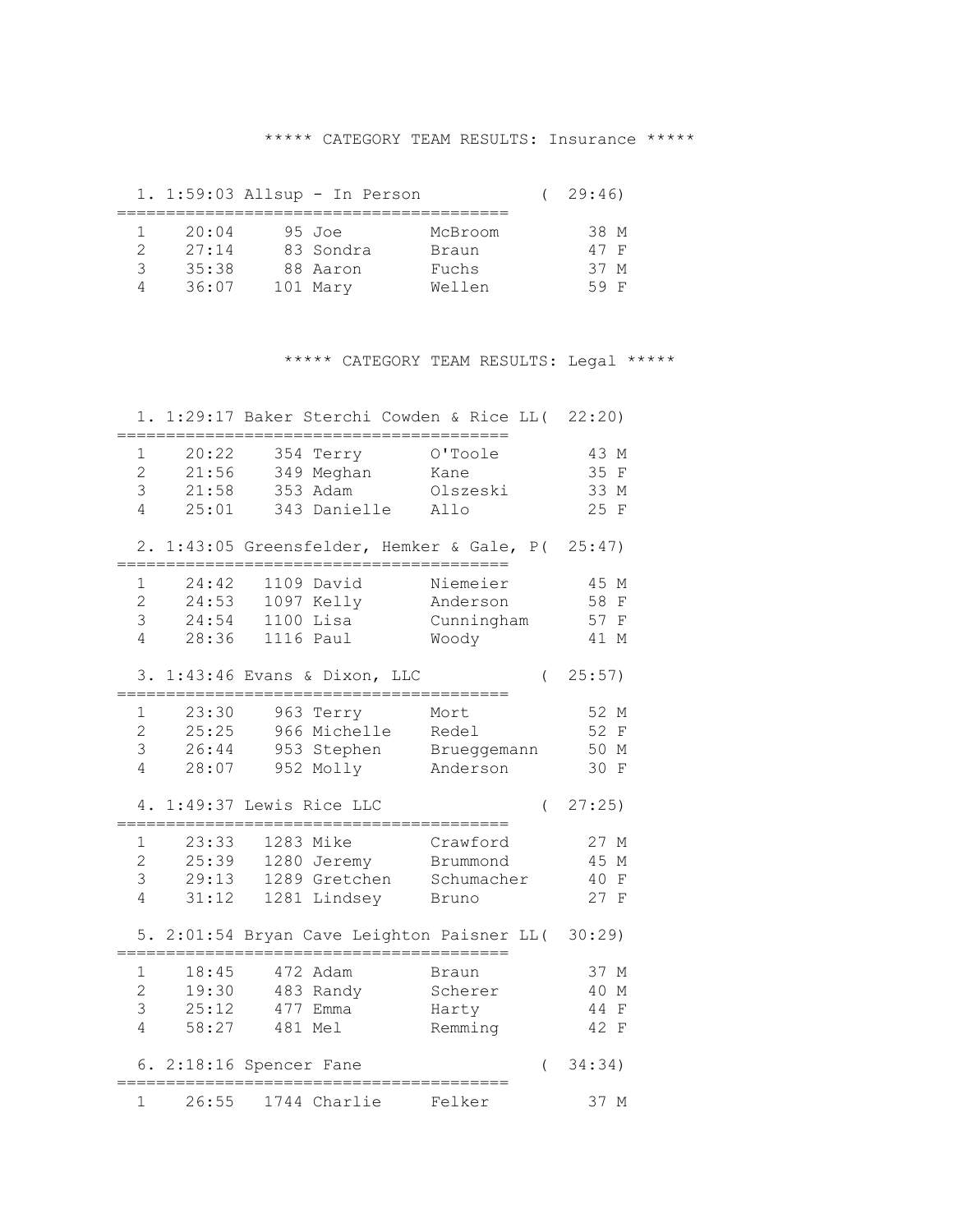| 3<br>40:29 1757 Jessica Stella<br>45 F<br>4<br>43:36 1752 Yvonne<br>68 F<br>Molloy<br>36:38)<br>7. 2:26:29 Harness Dickey<br>$\sqrt{2}$<br>==================== |  |
|-----------------------------------------------------------------------------------------------------------------------------------------------------------------|--|
|                                                                                                                                                                 |  |
|                                                                                                                                                                 |  |
|                                                                                                                                                                 |  |
|                                                                                                                                                                 |  |
|                                                                                                                                                                 |  |
| 21:41<br>$\mathbf 1$<br>39 M<br>1117 Amel Cehic                                                                                                                 |  |
| $\overline{2}$<br>29:27<br>27 F<br>1121 Claire<br>Green                                                                                                         |  |
| 3 35:53 1119 Charlie Franklin<br>37 M                                                                                                                           |  |
| 4<br>59:28 1123 Mary McDonald<br>65 F                                                                                                                           |  |
|                                                                                                                                                                 |  |
| (39:39)<br>8. 2:38:34 Gausnell, O'Keefe & Thomas                                                                                                                |  |
|                                                                                                                                                                 |  |
| $\mathbf 1$<br>21:49<br>52 M<br>1055 William Thomas                                                                                                             |  |
| 2   26:38   1054   Seth   Gausnell<br>60 M                                                                                                                      |  |
| $\mathcal{S}$<br>55:03 1051 Tayler Bertelsman<br>26 F                                                                                                           |  |
| 4<br>55:04<br>63 F<br>1052 Jan<br>Claudson                                                                                                                      |  |
|                                                                                                                                                                 |  |
| 9. $4:05:29$ The Bar Association of Metropo(1:01:23)                                                                                                            |  |
|                                                                                                                                                                 |  |
| 1 1:00:12 2117 Aaron Foster<br>35 M                                                                                                                             |  |
| 2 1:00:13 2116 Danny Barnett<br>35 M                                                                                                                            |  |
| $\mathcal{S}$<br>39 F<br>Hedrick                                                                                                                                |  |

4 1:02:33 2123 Susan Sagarra 54 F

\*\*\*\*\* CATEGORY TEAM RESULTS: Manufacturing & Utilities \*\*\*\*\*

| $1. 1:41:59$ Energizer                                            |                                    |                                                  |                                         | $\left($ | 25:30)                                        |
|-------------------------------------------------------------------|------------------------------------|--------------------------------------------------|-----------------------------------------|----------|-----------------------------------------------|
| 23:28<br>1<br>2<br>23:29<br>3<br>25:43<br>4<br>29:19              |                                    | 832 Thomas<br>844 Jared<br>862 Katie<br>869 Mary | Bendl<br>Fechter<br>Niehoff<br>Shay     |          | 48 M<br>31<br>М<br>41<br>F<br>51 F            |
| 2. 1:57:41 Spire                                                  |                                    |                                                  |                                         |          | 29:26                                         |
| 24:56<br>1<br>$\overline{c}$<br>27:48<br>3<br>28:48<br>36:09<br>4 | 1766 John<br>1796 Keri<br>1863 Deb | 1807 David                                       | Becker<br>Guebert<br>Feldman<br>Siewing |          | 41 M<br>41<br>М<br>37<br>$\mathbf{F}$<br>58 F |
| 3. 1:58:48 Reckitt                                                |                                    |                                                  |                                         |          | 29:42)                                        |
| 24:35<br>1<br>$\overline{c}$<br>25:57<br>3<br>34:08<br>4<br>34:08 | 1569                               | 1575 Andrew<br>Matt<br>1570 Carrie<br>1561 Jamie | Sunley<br>Kiser<br>Kowalski<br>Boschert |          | 48 M<br>34<br>М<br>39<br>F<br>38<br>F         |
| 4. 2:01:48 AB Mauri North America                                 |                                    |                                                  |                                         |          | 30:27)                                        |
| 1<br>21:56                                                        |                                    | 44 Meredith                                      | Ramm                                    |          | 36 F                                          |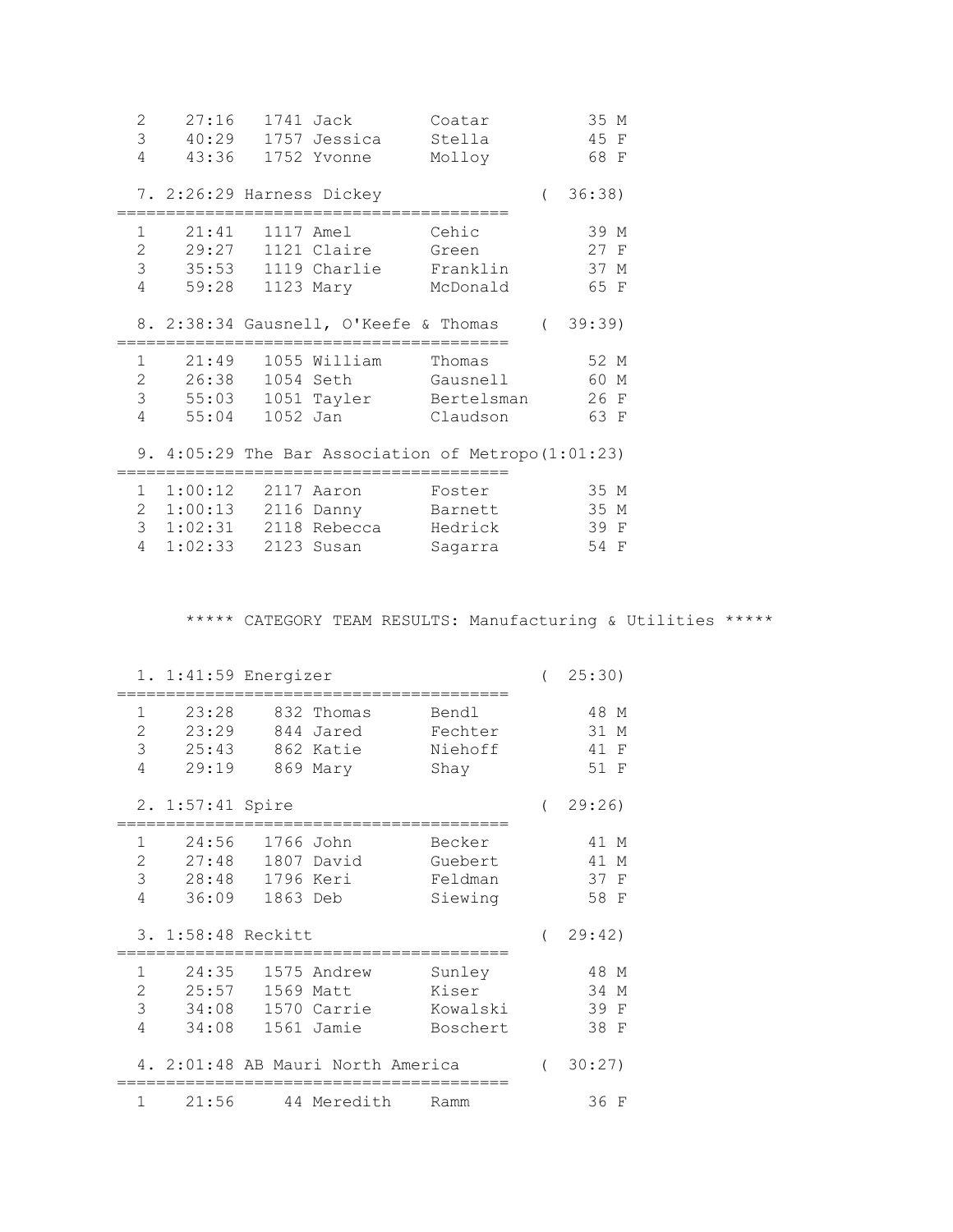| 2<br>3<br>4                                          | 23:20<br>25:33<br>50:59            |          | 43 Evan<br>40 OSCAR<br>41 Dana                               | Phelps<br>CARREON<br>Duwe               |          | 37 M<br>49 M<br>34<br>$\mathbf{F}$         |
|------------------------------------------------------|------------------------------------|----------|--------------------------------------------------------------|-----------------------------------------|----------|--------------------------------------------|
|                                                      |                                    |          | 5. 2:03:02 Zoltek - In Person                                |                                         | $\left($ | 30:46)                                     |
| 1<br>$\overline{2}$<br>3<br>4                        | 28:46<br>29:27<br>30:22            | 2681 Tim | 2688 Tadashi<br>2689 Chelsea<br>34:27 2685 Cassie            | Toba<br>Grawer<br>Weber<br>Koenen       |          | 48 M<br>47 M<br>37<br>$\mathbf{F}$<br>35 F |
|                                                      |                                    |          | 6. 2:03:42 Deli Star Corporation                             |                                         | $\left($ | 30:56)                                     |
| 1<br>$\overline{2}$<br>3<br>$\overline{4}$           | 25:15<br>26:18<br>38:08            |          | 691 Andrew<br>689 Chelsea<br>34:01 693 Justin<br>692 Allison | Siegel<br>Hill<br>Siegel<br>Siegel      |          | 32 M<br>25 F<br>41 M<br>32 F               |
|                                                      |                                    |          | 7. 2:20:54 Beltservice Corporation                           |                                         |          | (35:14)                                    |
| 1<br>$\mathbf{2}$<br>3<br>4                          | 24:04<br>24:48<br>29:27<br>1:02:35 |          | 408 John<br>399 Matt<br>409 Jess<br>396 Lindsey Aubuchon     | Stahr<br>Crull<br>Thacker               |          | 40 M<br>39 M<br>33 F<br>33 F               |
|                                                      |                                    |          | 8. 2:53:44 4M Building Solutions                             |                                         | $\left($ | 43:26                                      |
| $\mathbf 1$<br>$\overline{2}$<br>3<br>$\overline{4}$ | 30:57<br>31:26<br>43:56<br>1:07:25 |          | 29 Amanda<br>36 Tony<br>30 Avery<br>34 Cristian Perez        | Adams<br>Valenti<br>Adams               |          | 36 F<br>34 M<br>19 F<br>27 M               |
|                                                      | 9. 2:58:30 TKE                     |          |                                                              |                                         | $\left($ | 44:38)                                     |
| 1<br>$\overline{2}$<br>3<br>$\overline{4}$           | 43:18<br>43:18<br>45:56<br>45:58   |          | 2152 Christine<br>2150 Bradley<br>2148 Scott<br>2147 Beka    | Scott<br>McDonald<br>Ingersoll<br>Felts |          | 47 F<br>37 M<br>43 M<br>34<br>$\mathbf{F}$ |

# \*\*\*\*\* CATEGORY TEAM RESULTS: Marketing \*\*\*\*\*

|                         |                                  |                        | 1. 1:44:36 FleishmanHillard  |                                           | 26:09                        |
|-------------------------|----------------------------------|------------------------|------------------------------|-------------------------------------------|------------------------------|
| $\mathcal{L}$<br>3<br>4 | 20:19<br>21:25<br>30:29<br>32:23 | 1033 Zack<br>1040 Tony | 1039 Abeeha<br>1038 Sydney   | Kavanaugh<br>Zagora<br>Shamshad<br>Schack | 26 M<br>38 M<br>23 F<br>22 F |
|                         |                                  |                        | 2. 1:57:11 Amplified Digital |                                           | 29:18                        |
|                         | 22:16                            | 107 Ian                |                              | Caso                                      |                              |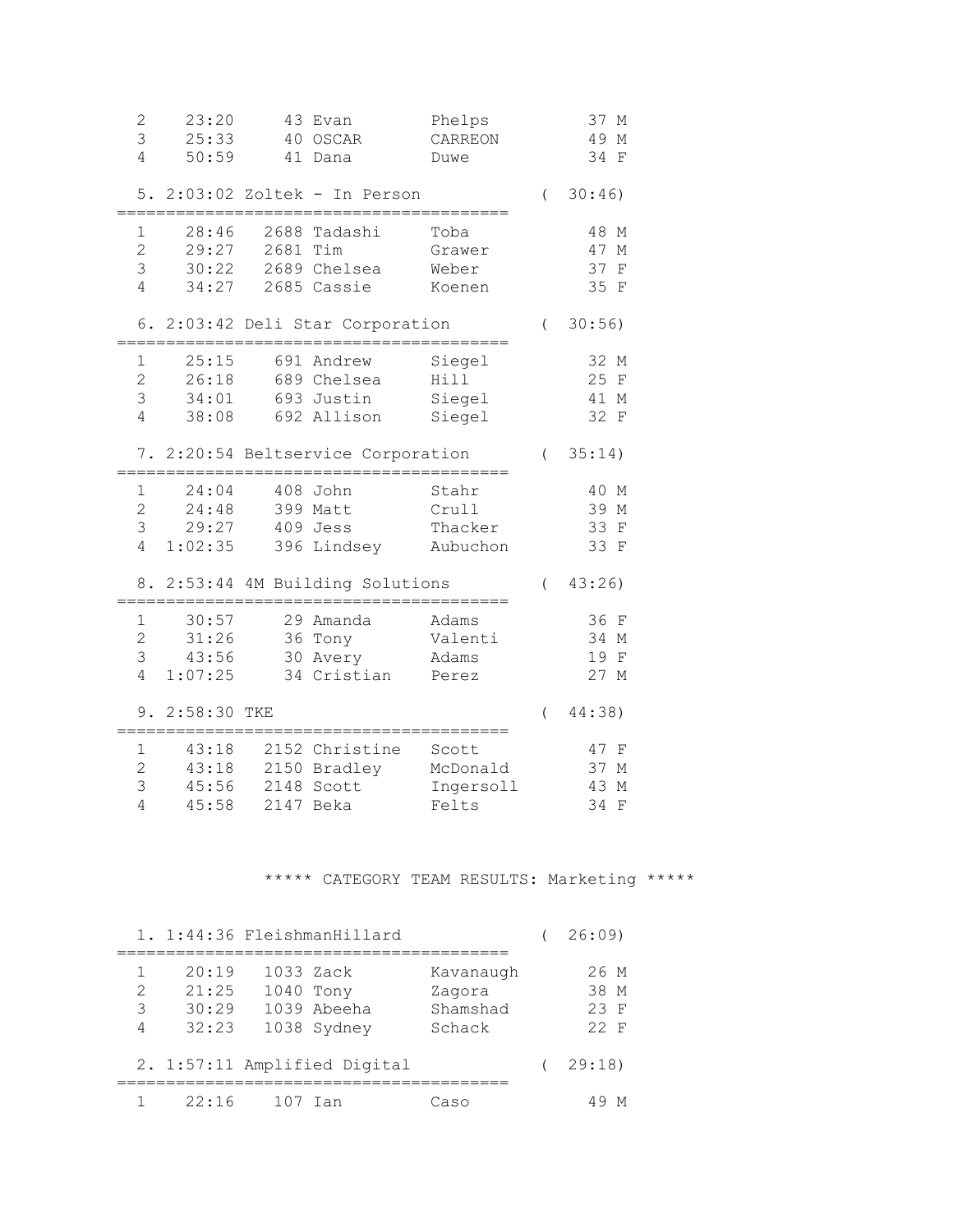| $\overline{2}$ | 24:44                 |          | 111 Adam                            | Gangl    | 38 M    |
|----------------|-----------------------|----------|-------------------------------------|----------|---------|
| 3              | 35:01                 | 110      | Betsy                               | Economon | 24 F    |
| 4              | 35:10                 |          | 104 Sydni                           | Berry    | 25 F    |
|                | 3. 2:52:47 Gorilla 76 |          |                                     |          | 43:12)  |
| $\mathbf{1}$   | 23:13                 | 1084 Jon |                                     | Franko   | 38 M    |
| $\mathcal{D}$  | 31:30                 |          | 1086 Aaron                          | Weekes   | 29 M    |
| 3              | 59:01                 |          | 1085 Elyse                          | Guttmann | 32 F    |
| 4              | 59:03                 |          | 1087 Grace                          | Wright   | 26 F    |
|                |                       |          | 4. 3:58:39 CREATIVE PRODUCERS GROUP |          | 59:40)  |
| 1              | 53:50                 |          | 638 Steve                           | Friedman | 63 M    |
| $\overline{2}$ | 1:00:53               |          | 634 Matt                            | Birk     | 32 M    |
| 3              | 1:00:55               |          | 648 Rachel                          | Moylan   | 28<br>F |
| 4              | 1:03:01               |          | 640 Amber                           | Johnson  | 48<br>F |

\*\*\*\*\* CATEGORY TEAM RESULTS: Media \*\*\*\*\*

|                                            |                                                       | 1. 1:49:17 Bally Sports Midwest - In Pers (27:20)          |                                       |                                        |
|--------------------------------------------|-------------------------------------------------------|------------------------------------------------------------|---------------------------------------|----------------------------------------|
| $\mathbf{1}$<br>2<br>3<br>$\overline{4}$   | 21:31<br>25:46<br>30:08<br>31:52                      | 365 Geoffrey<br>362 Gavin<br>364 Stefanie<br>360 Stephanie | Goldman<br>Bodell<br>Dubach<br>Bauman | 45 M<br>52 M<br>40 F<br>43 F           |
|                                            | 2. 1:51:39 KSDK                                       |                                                            |                                       | 27:55)                                 |
| 1<br>$\overline{2}$<br>3<br>$\overline{4}$ | 23:58<br>27:26<br>30:05<br>30:10<br>3. 2:19:33 Audacy | 1262 Brian<br>1258 Erin<br>1244 Aaron<br>1252 Anna         | Spencer<br>Richey<br>Hooks<br>Merkle  | 42 M<br>31 F<br>41 M<br>27 F<br>34:54) |
|                                            |                                                       |                                                            |                                       |                                        |
| 1<br>2<br>3<br>4                           | 24:46<br>25:27<br>41:37<br>47:43                      | 332 Sam<br>338 Alex<br>337 Raynah<br>342 Glynelle          | Masterson<br>Rich<br>Rey<br>Wells     | 28 M<br>30 M<br>55 F<br>64<br>F        |

\*\*\*\*\* CATEGORY TEAM RESULTS: Medical & Health Care \*\*\*\*\*

|   |       |            | 1. 1:34:49 SSM Health Physical Therapy |        | 23:43) |
|---|-------|------------|----------------------------------------|--------|--------|
|   | 22:07 | 1886 Zach  |                                        | James  | 27 M   |
|   | 22:58 | 1889 Micah |                                        | Little | 33 F   |
| 3 | 23:11 | 1891 Vanda |                                        | Wilder | 36 F   |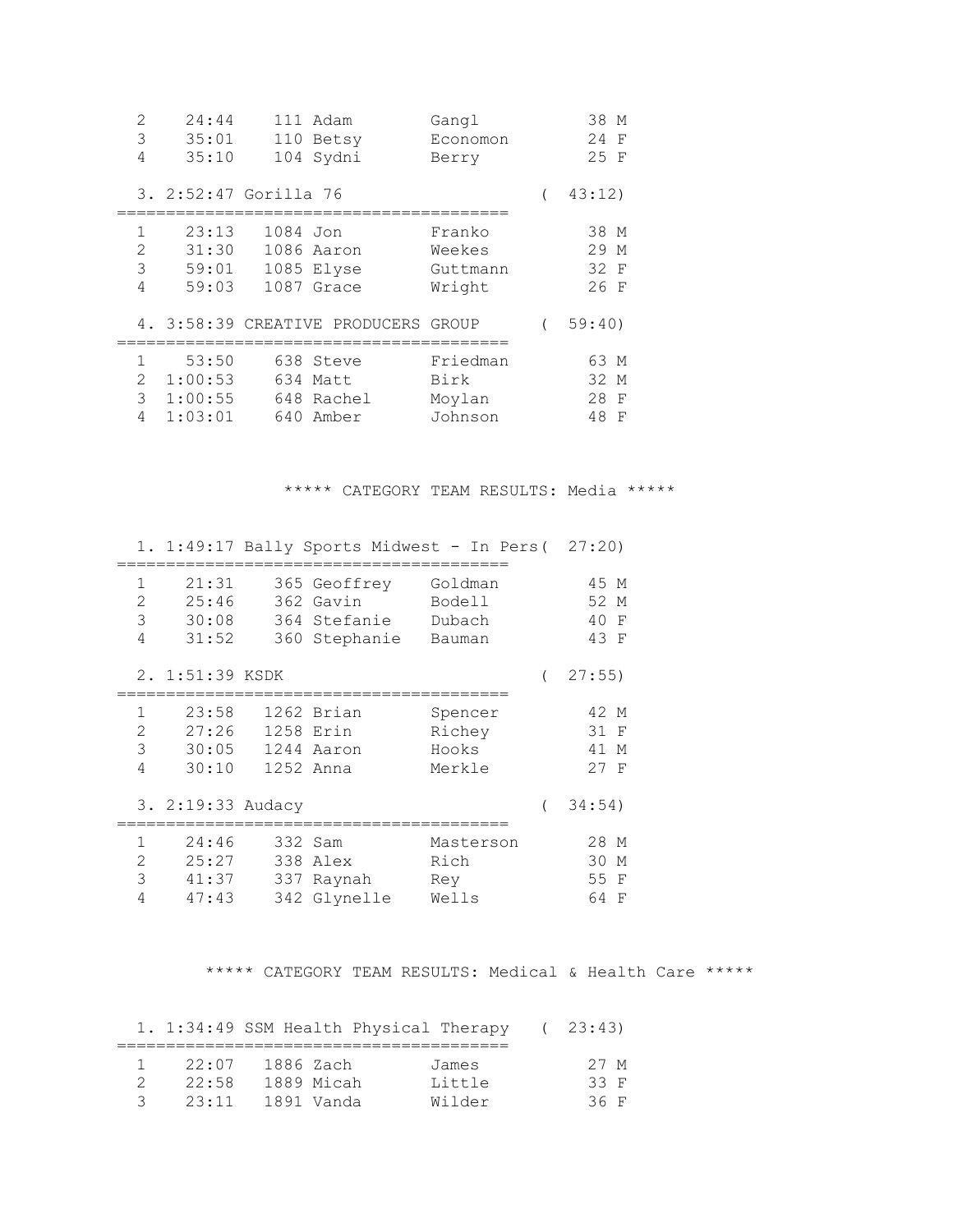| 4                                                     | 26:33                                |                        | 1888 Dylan                                            | Linneman                                        |                  | 26 M                               |
|-------------------------------------------------------|--------------------------------------|------------------------|-------------------------------------------------------|-------------------------------------------------|------------------|------------------------------------|
|                                                       |                                      |                        |                                                       | 2. 1:58:03 ApexNetwork Physical Therapy (29:31) |                  |                                    |
| $\mathbf{1}$<br>$\overline{2}$<br>3<br>$\overline{4}$ | 26:15<br>27:24<br>29:02<br>35:22     |                        | 184 Michelle<br>185 Angela<br>188 Andrew<br>187 Jason | Daniels<br>Dirnbeck<br>Kordelewski<br>Grandone  |                  | $27$ F<br>33 F<br>28 M<br>49 M     |
|                                                       |                                      |                        | 3. 2:21:56 Navvis, LLC - In Person                    |                                                 | $\overline{(\ }$ | 35:29                              |
| $\mathbf{1}$<br>$\overline{2}$<br>3<br>4              | 31:47<br>40:29                       | 1447 Adam<br>1441 Jenn | 31:26 3309 Rickie<br>38:14 1452 Cheryl                | Boado<br>Schneider<br>Westbrook<br>Ciavarella   |                  | 36 M<br>34 M<br>55 F<br>45 F       |
|                                                       |                                      |                        | 4. 2:29:23 Hawthorne Animal Hospital                  |                                                 |                  | (37:21)                            |
| $\mathbf{1}$<br>3<br>$\overline{4}$                   | 32:10<br>2 32:42 1133 Amber<br>45:25 |                        | 1126 Olivia<br>1131 Andrew                            | Atkins<br>Spaur<br>Myer<br>Myer                 |                  | 25 F<br>34 F<br>60<br>М<br>26<br>М |

\*\*\*\*\* CATEGORY TEAM RESULTS: Militay & Government \*\*\*\*\*

|   |       |              | 1. 1:15:19 Association of the United Stat (18:50) |      |  |
|---|-------|--------------|---------------------------------------------------|------|--|
|   |       |              |                                                   |      |  |
|   | 17:51 | 247 Nick     | Berkel                                            | 35 M |  |
| 2 | 18:00 | 246 David    | Bereda                                            | 39 M |  |
| २ | 19:18 | 255 Brittany | Lee                                               | 31 F |  |
| Δ | 20:10 | 252 Jennifer | Coverdell                                         | 47 F |  |

\*\*\*\*\* CATEGORY TEAM RESULTS: Sports, Fitness & Recreation \*\*\*\*\*

|                  |                                  | 1. 1:28:15 St. Louis Cardinals                      |                                            | 22:04)                      |
|------------------|----------------------------------|-----------------------------------------------------|--------------------------------------------|-----------------------------|
| 1<br>2<br>3<br>4 | 21:25<br>21:54<br>22:06<br>22:50 | 1936 Julia<br>1935 Dan<br>1926 Alan<br>1929 Shannon | Prusaczyk<br>O'Connor<br>Kessler<br>Lacker | 24 F<br>33 M<br>29 M<br>29F |
|                  |                                  | 2. 1:47:56 Rawlings                                 |                                            | 26:59                       |
|                  |                                  |                                                     |                                            |                             |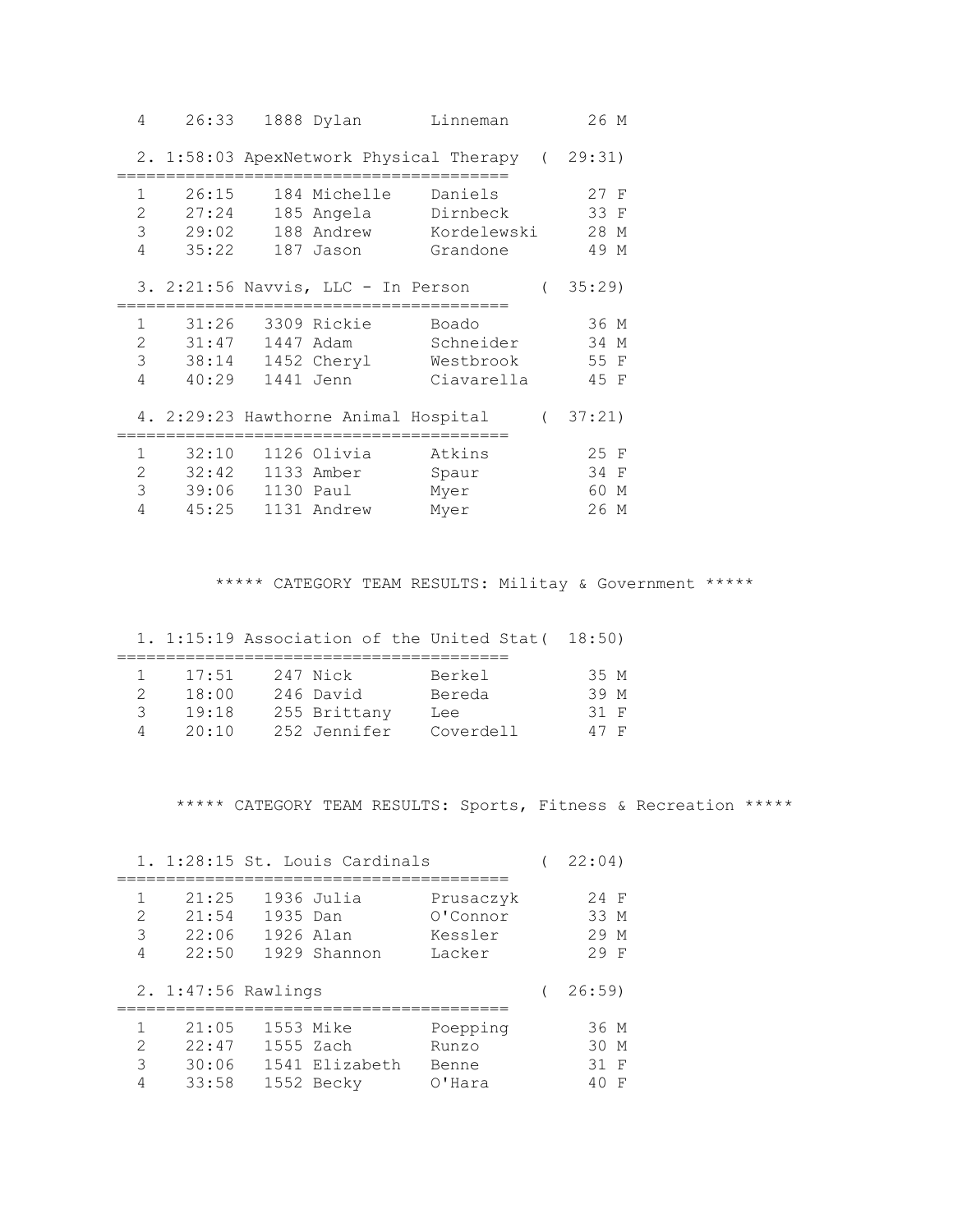|                                                                                                                                                                           |                                  | 3. 2:18:51 20 Minutes to Fitness              |                                              | 34:43                              |
|---------------------------------------------------------------------------------------------------------------------------------------------------------------------------|----------------------------------|-----------------------------------------------|----------------------------------------------|------------------------------------|
| $\mathcal{D}_{\mathcal{A}}^{\mathcal{A}}(\mathcal{A})=\mathcal{D}_{\mathcal{A}}^{\mathcal{A}}(\mathcal{A})\mathcal{D}_{\mathcal{A}}^{\mathcal{A}}(\mathcal{A})$<br>3<br>4 | 21:44<br>39:02<br>39:02<br>39:03 | 14 Dave<br>19 Katie<br>17 AJ<br>21 Amy        | Breslin<br>Ramirez<br>Hoeltzel<br>Truitt     | 45 M<br>37 F<br>37 M<br>31 F       |
|                                                                                                                                                                           |                                  | 4. 3:22:02 Eco Fit Equipment                  |                                              | 50:31)                             |
| $\mathcal{P}$<br>3                                                                                                                                                        | 49:40<br>49:44<br>49:49<br>52:49 | 730 Nora<br>734 Chase<br>732 Lisa<br>733 Joel | Brooks<br>Vernum<br>Miceli Standag<br>Rainey | 39 F<br>$21$ M<br>39 F<br>38.<br>M |

\*\*\*\*\* CATEGORY TEAM RESULTS: Retail & Wholesale \*\*\*\*\*

|                                                                                                                                                                                            | 1. 1:47:36 Save A Lot            |                                                              |                                          | 26:54)                       |
|--------------------------------------------------------------------------------------------------------------------------------------------------------------------------------------------|----------------------------------|--------------------------------------------------------------|------------------------------------------|------------------------------|
| 1<br>$\mathcal{D}_{\mathcal{A}}^{\mathcal{A}}(\mathcal{A})=\mathcal{D}_{\mathcal{A}}^{\mathcal{A}}(\mathcal{A})\mathcal{D}_{\mathcal{A}}^{\mathcal{A}}(\mathcal{A})$<br>3<br>4             | 24:34<br>25:53<br>27:06<br>30:03 | 1702 David<br>1698 Hemant<br>1700 Katy<br>1696 Sarah         | Sharp<br>Keswani<br>Reyering<br>Griffin  | 47 M<br>46 M<br>33 F<br>44 F |
|                                                                                                                                                                                            |                                  | 2. 2:08:46 Mills Properties                                  |                                          | 32:12)                       |
| 1<br>$\mathcal{D}_{\mathcal{A}}^{\mathcal{A}}(\mathcal{A})=\mathcal{D}_{\mathcal{A}}^{\mathcal{A}}(\mathcal{A})\mathcal{D}_{\mathcal{A}}^{\mathcal{A}}(\mathcal{A})$<br>$\mathcal{S}$<br>4 | 19:27<br>29:37<br>36:26<br>43:16 | 1381 Korey<br>1384 Darrell<br>1388 Theresa<br>1412 Daneitria | Chapman<br>Elisaia<br>Greene<br>Williams | 42 M<br>35 M<br>31 F<br>32 F |

\*\*\*\*\* CATEGORY TEAM RESULTS: Technology & IT \*\*\*\*\*

|                               |                                  |                                                        |                             | 1. 1:28:46 World Wide Technology - In Per( | 22:12)                       |
|-------------------------------|----------------------------------|--------------------------------------------------------|-----------------------------|--------------------------------------------|------------------------------|
| 1<br>$\overline{2}$<br>3<br>4 | 19:48<br>21:35<br>21:45<br>25:38 | 2483 David<br>2512 Ryan<br>2553 Jaclyn<br>2577 Allison |                             | Carrell<br>Erbe<br>Jupp<br>Mattera         | 32 M<br>31 M<br>34 F<br>33 F |
|                               | 2. $1:35:26$ Equifax             |                                                        |                             |                                            | 23:52)                       |
| 1<br>$\overline{2}$<br>3<br>4 | 19:15<br>22:56<br>24:33<br>28:42 | 905 Tom<br>893 Beth                                    | 897 Ta'Shon<br>930 Carolina | Evans<br>Cooper<br>Castle<br>Moreschi      | 36 M<br>29 M<br>43 F<br>41 F |
|                               | 3. 1:36:38 Exeqy                 |                                                        | -------------------------   |                                            | 24:10                        |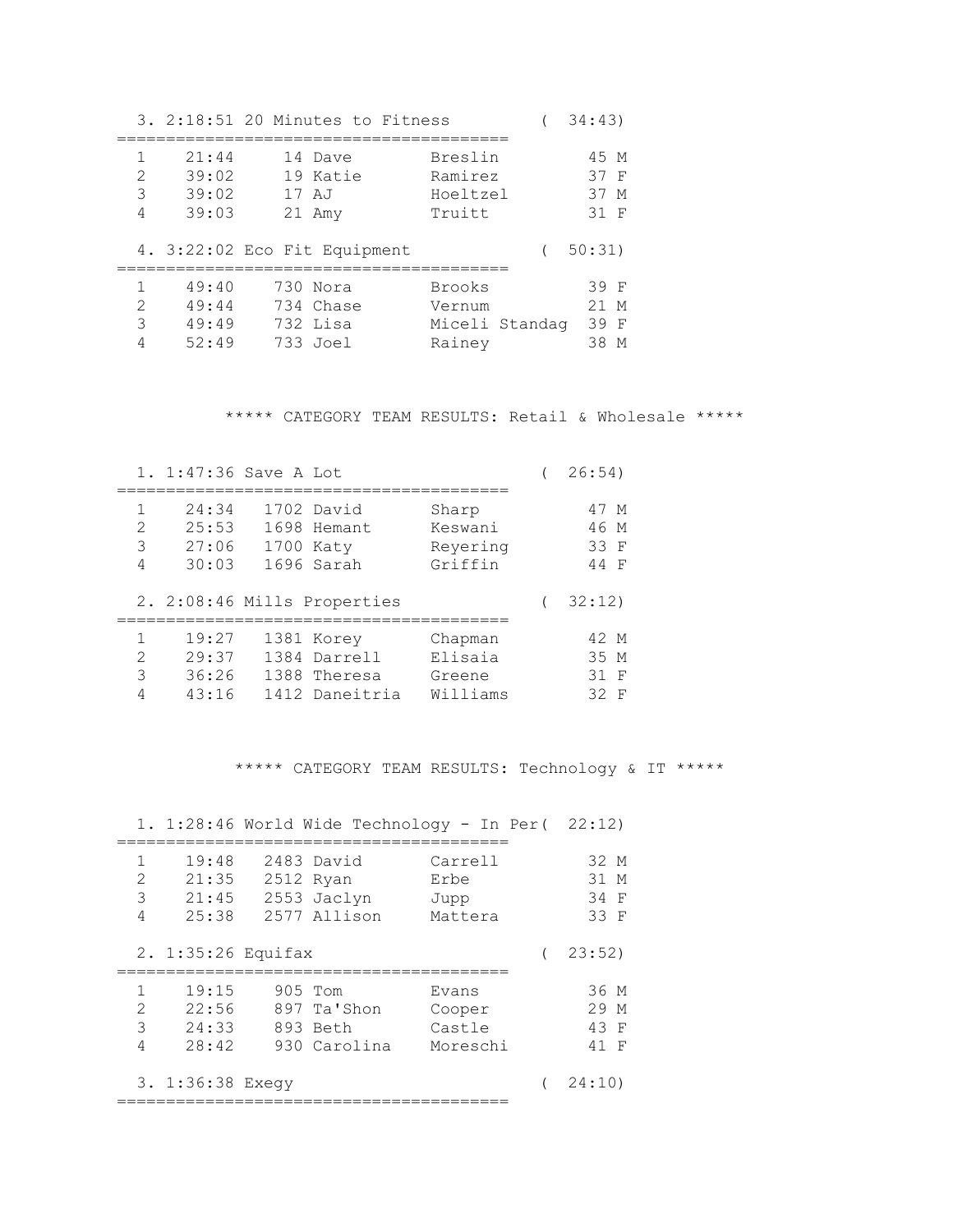| 981 Grant<br>3<br>25:35<br>987 Mikkaila<br>Poulin<br>24<br>F<br>$\overline{4}$<br>26:41<br>26 F<br>980 Marketa<br>Illetskova<br>$1:45:09$ AT&T - In Person<br>26:18)<br>$\left($<br>4.<br>18:46<br>276 Matt<br>35 M<br>1<br>Boone<br>$\overline{2}$<br>24:02<br>300 Michael<br>30 M<br>McArthur<br>3<br>321 Lisa<br>44 F<br>30:24<br>Wehmueller<br>$\overline{4}$<br>31:57<br>313 Jackie<br>38 F<br>Sexton<br>5. 1:46:46 Balto<br>26:42)<br>$\left($<br>23:33<br>381 Tim<br>35 M<br>$\mathbf 1$<br>Claudin<br>$\overline{2}$<br>385 Julia<br>24:24<br>Miller<br>25 F<br>3<br>26:08 380 David<br>Chambers<br>25 M<br>$\overline{4}$<br>32:41<br>27 F<br>386 Olesia<br>Mukha<br>29:39<br>6. 1:58:33 CTC Genomics<br>$\left($<br>28:36<br>660 Brenda<br>37 F<br>1<br>Montejo<br>$\overline{c}$<br>656 Carlos<br>28:54<br>Garcia<br>43 M<br>3<br>29:19<br>655 Monica<br>Gallas<br>41 F<br>$\overline{4}$<br>31:44 662 David<br>OReilly<br>60 M<br>32:15)<br>7. 2:08:57 SyllogisTeks<br>$\left($<br>26:58<br>1961 James<br>1<br>49 M<br>Green<br>$\overline{c}$<br>29:38<br>1960 Doug<br>48 M<br>Fenstermacher<br>3<br>36:09<br>1959 Monica<br>41 F<br>Brand<br>4<br>36:12<br>$1965$ Lisa<br>48 F<br>Null<br>34:20)<br>8. 2:17:17 GFI Digital - In Person<br>$\left($<br>31:29<br>52 M<br>1064 Dave<br>1<br>Gossett<br>$\overline{c}$<br>33:03<br>29 M<br>1060 David<br>Carley<br>3<br>38 F<br>33:55<br>1068 Angela<br>Irwin<br>4<br>38:50<br>Brumfield<br>49 F<br>1059 Rosana<br>2:22:30 Team Engagedly<br>35:38)<br>9.<br>$\left($<br>27:56<br>2086 Aaron<br>39 M<br>Adams<br>1<br>$\overline{2}$<br>29:33<br>2089 Willis<br>Elkins<br>23 M<br>3<br>45 F<br>29:46<br>2090 Stacie<br>Fernandez<br>$\overline{4}$<br>55:15<br>2091 Staci<br>33 F<br>Johns<br>10. 2:41:05 Advanced Technology Group - In( 40:17)<br>1<br>22:19<br>63 Henry<br>Sills<br>23 M<br>$\overline{2}$<br>23:18<br>64 Kevin<br>58 M<br>York<br>3<br>57:24<br>59 Jacqueline Bulaga<br>48<br>$\mathbf F$<br>$\overline{4}$<br>62 Janice<br>58:04<br>Powelson<br>55 F | 1              | 19:02 | 978 Esteban | Cabrera    | 33 M |
|-------------------------------------------------------------------------------------------------------------------------------------------------------------------------------------------------------------------------------------------------------------------------------------------------------------------------------------------------------------------------------------------------------------------------------------------------------------------------------------------------------------------------------------------------------------------------------------------------------------------------------------------------------------------------------------------------------------------------------------------------------------------------------------------------------------------------------------------------------------------------------------------------------------------------------------------------------------------------------------------------------------------------------------------------------------------------------------------------------------------------------------------------------------------------------------------------------------------------------------------------------------------------------------------------------------------------------------------------------------------------------------------------------------------------------------------------------------------------------------------------------------------------------------------------------------------------------------------------------------------------------------------------------------------------------------------------------------------------------------------------------------------------------------------------------------------------------------------------------------------------------------------------------------------------------------------------------------------------------------------------------------------------------------|----------------|-------|-------------|------------|------|
|                                                                                                                                                                                                                                                                                                                                                                                                                                                                                                                                                                                                                                                                                                                                                                                                                                                                                                                                                                                                                                                                                                                                                                                                                                                                                                                                                                                                                                                                                                                                                                                                                                                                                                                                                                                                                                                                                                                                                                                                                                     | $\overline{2}$ | 25:20 |             | Leinberger | 28 M |
|                                                                                                                                                                                                                                                                                                                                                                                                                                                                                                                                                                                                                                                                                                                                                                                                                                                                                                                                                                                                                                                                                                                                                                                                                                                                                                                                                                                                                                                                                                                                                                                                                                                                                                                                                                                                                                                                                                                                                                                                                                     |                |       |             |            |      |
|                                                                                                                                                                                                                                                                                                                                                                                                                                                                                                                                                                                                                                                                                                                                                                                                                                                                                                                                                                                                                                                                                                                                                                                                                                                                                                                                                                                                                                                                                                                                                                                                                                                                                                                                                                                                                                                                                                                                                                                                                                     |                |       |             |            |      |
|                                                                                                                                                                                                                                                                                                                                                                                                                                                                                                                                                                                                                                                                                                                                                                                                                                                                                                                                                                                                                                                                                                                                                                                                                                                                                                                                                                                                                                                                                                                                                                                                                                                                                                                                                                                                                                                                                                                                                                                                                                     |                |       |             |            |      |
|                                                                                                                                                                                                                                                                                                                                                                                                                                                                                                                                                                                                                                                                                                                                                                                                                                                                                                                                                                                                                                                                                                                                                                                                                                                                                                                                                                                                                                                                                                                                                                                                                                                                                                                                                                                                                                                                                                                                                                                                                                     |                |       |             |            |      |
|                                                                                                                                                                                                                                                                                                                                                                                                                                                                                                                                                                                                                                                                                                                                                                                                                                                                                                                                                                                                                                                                                                                                                                                                                                                                                                                                                                                                                                                                                                                                                                                                                                                                                                                                                                                                                                                                                                                                                                                                                                     |                |       |             |            |      |
|                                                                                                                                                                                                                                                                                                                                                                                                                                                                                                                                                                                                                                                                                                                                                                                                                                                                                                                                                                                                                                                                                                                                                                                                                                                                                                                                                                                                                                                                                                                                                                                                                                                                                                                                                                                                                                                                                                                                                                                                                                     |                |       |             |            |      |
|                                                                                                                                                                                                                                                                                                                                                                                                                                                                                                                                                                                                                                                                                                                                                                                                                                                                                                                                                                                                                                                                                                                                                                                                                                                                                                                                                                                                                                                                                                                                                                                                                                                                                                                                                                                                                                                                                                                                                                                                                                     |                |       |             |            |      |
|                                                                                                                                                                                                                                                                                                                                                                                                                                                                                                                                                                                                                                                                                                                                                                                                                                                                                                                                                                                                                                                                                                                                                                                                                                                                                                                                                                                                                                                                                                                                                                                                                                                                                                                                                                                                                                                                                                                                                                                                                                     |                |       |             |            |      |
|                                                                                                                                                                                                                                                                                                                                                                                                                                                                                                                                                                                                                                                                                                                                                                                                                                                                                                                                                                                                                                                                                                                                                                                                                                                                                                                                                                                                                                                                                                                                                                                                                                                                                                                                                                                                                                                                                                                                                                                                                                     |                |       |             |            |      |
|                                                                                                                                                                                                                                                                                                                                                                                                                                                                                                                                                                                                                                                                                                                                                                                                                                                                                                                                                                                                                                                                                                                                                                                                                                                                                                                                                                                                                                                                                                                                                                                                                                                                                                                                                                                                                                                                                                                                                                                                                                     |                |       |             |            |      |
|                                                                                                                                                                                                                                                                                                                                                                                                                                                                                                                                                                                                                                                                                                                                                                                                                                                                                                                                                                                                                                                                                                                                                                                                                                                                                                                                                                                                                                                                                                                                                                                                                                                                                                                                                                                                                                                                                                                                                                                                                                     |                |       |             |            |      |
|                                                                                                                                                                                                                                                                                                                                                                                                                                                                                                                                                                                                                                                                                                                                                                                                                                                                                                                                                                                                                                                                                                                                                                                                                                                                                                                                                                                                                                                                                                                                                                                                                                                                                                                                                                                                                                                                                                                                                                                                                                     |                |       |             |            |      |
|                                                                                                                                                                                                                                                                                                                                                                                                                                                                                                                                                                                                                                                                                                                                                                                                                                                                                                                                                                                                                                                                                                                                                                                                                                                                                                                                                                                                                                                                                                                                                                                                                                                                                                                                                                                                                                                                                                                                                                                                                                     |                |       |             |            |      |
|                                                                                                                                                                                                                                                                                                                                                                                                                                                                                                                                                                                                                                                                                                                                                                                                                                                                                                                                                                                                                                                                                                                                                                                                                                                                                                                                                                                                                                                                                                                                                                                                                                                                                                                                                                                                                                                                                                                                                                                                                                     |                |       |             |            |      |
|                                                                                                                                                                                                                                                                                                                                                                                                                                                                                                                                                                                                                                                                                                                                                                                                                                                                                                                                                                                                                                                                                                                                                                                                                                                                                                                                                                                                                                                                                                                                                                                                                                                                                                                                                                                                                                                                                                                                                                                                                                     |                |       |             |            |      |
|                                                                                                                                                                                                                                                                                                                                                                                                                                                                                                                                                                                                                                                                                                                                                                                                                                                                                                                                                                                                                                                                                                                                                                                                                                                                                                                                                                                                                                                                                                                                                                                                                                                                                                                                                                                                                                                                                                                                                                                                                                     |                |       |             |            |      |
|                                                                                                                                                                                                                                                                                                                                                                                                                                                                                                                                                                                                                                                                                                                                                                                                                                                                                                                                                                                                                                                                                                                                                                                                                                                                                                                                                                                                                                                                                                                                                                                                                                                                                                                                                                                                                                                                                                                                                                                                                                     |                |       |             |            |      |
|                                                                                                                                                                                                                                                                                                                                                                                                                                                                                                                                                                                                                                                                                                                                                                                                                                                                                                                                                                                                                                                                                                                                                                                                                                                                                                                                                                                                                                                                                                                                                                                                                                                                                                                                                                                                                                                                                                                                                                                                                                     |                |       |             |            |      |
|                                                                                                                                                                                                                                                                                                                                                                                                                                                                                                                                                                                                                                                                                                                                                                                                                                                                                                                                                                                                                                                                                                                                                                                                                                                                                                                                                                                                                                                                                                                                                                                                                                                                                                                                                                                                                                                                                                                                                                                                                                     |                |       |             |            |      |
|                                                                                                                                                                                                                                                                                                                                                                                                                                                                                                                                                                                                                                                                                                                                                                                                                                                                                                                                                                                                                                                                                                                                                                                                                                                                                                                                                                                                                                                                                                                                                                                                                                                                                                                                                                                                                                                                                                                                                                                                                                     |                |       |             |            |      |
|                                                                                                                                                                                                                                                                                                                                                                                                                                                                                                                                                                                                                                                                                                                                                                                                                                                                                                                                                                                                                                                                                                                                                                                                                                                                                                                                                                                                                                                                                                                                                                                                                                                                                                                                                                                                                                                                                                                                                                                                                                     |                |       |             |            |      |
|                                                                                                                                                                                                                                                                                                                                                                                                                                                                                                                                                                                                                                                                                                                                                                                                                                                                                                                                                                                                                                                                                                                                                                                                                                                                                                                                                                                                                                                                                                                                                                                                                                                                                                                                                                                                                                                                                                                                                                                                                                     |                |       |             |            |      |
|                                                                                                                                                                                                                                                                                                                                                                                                                                                                                                                                                                                                                                                                                                                                                                                                                                                                                                                                                                                                                                                                                                                                                                                                                                                                                                                                                                                                                                                                                                                                                                                                                                                                                                                                                                                                                                                                                                                                                                                                                                     |                |       |             |            |      |
|                                                                                                                                                                                                                                                                                                                                                                                                                                                                                                                                                                                                                                                                                                                                                                                                                                                                                                                                                                                                                                                                                                                                                                                                                                                                                                                                                                                                                                                                                                                                                                                                                                                                                                                                                                                                                                                                                                                                                                                                                                     |                |       |             |            |      |
|                                                                                                                                                                                                                                                                                                                                                                                                                                                                                                                                                                                                                                                                                                                                                                                                                                                                                                                                                                                                                                                                                                                                                                                                                                                                                                                                                                                                                                                                                                                                                                                                                                                                                                                                                                                                                                                                                                                                                                                                                                     |                |       |             |            |      |
|                                                                                                                                                                                                                                                                                                                                                                                                                                                                                                                                                                                                                                                                                                                                                                                                                                                                                                                                                                                                                                                                                                                                                                                                                                                                                                                                                                                                                                                                                                                                                                                                                                                                                                                                                                                                                                                                                                                                                                                                                                     |                |       |             |            |      |
|                                                                                                                                                                                                                                                                                                                                                                                                                                                                                                                                                                                                                                                                                                                                                                                                                                                                                                                                                                                                                                                                                                                                                                                                                                                                                                                                                                                                                                                                                                                                                                                                                                                                                                                                                                                                                                                                                                                                                                                                                                     |                |       |             |            |      |
|                                                                                                                                                                                                                                                                                                                                                                                                                                                                                                                                                                                                                                                                                                                                                                                                                                                                                                                                                                                                                                                                                                                                                                                                                                                                                                                                                                                                                                                                                                                                                                                                                                                                                                                                                                                                                                                                                                                                                                                                                                     |                |       |             |            |      |
|                                                                                                                                                                                                                                                                                                                                                                                                                                                                                                                                                                                                                                                                                                                                                                                                                                                                                                                                                                                                                                                                                                                                                                                                                                                                                                                                                                                                                                                                                                                                                                                                                                                                                                                                                                                                                                                                                                                                                                                                                                     |                |       |             |            |      |
|                                                                                                                                                                                                                                                                                                                                                                                                                                                                                                                                                                                                                                                                                                                                                                                                                                                                                                                                                                                                                                                                                                                                                                                                                                                                                                                                                                                                                                                                                                                                                                                                                                                                                                                                                                                                                                                                                                                                                                                                                                     |                |       |             |            |      |
|                                                                                                                                                                                                                                                                                                                                                                                                                                                                                                                                                                                                                                                                                                                                                                                                                                                                                                                                                                                                                                                                                                                                                                                                                                                                                                                                                                                                                                                                                                                                                                                                                                                                                                                                                                                                                                                                                                                                                                                                                                     |                |       |             |            |      |
|                                                                                                                                                                                                                                                                                                                                                                                                                                                                                                                                                                                                                                                                                                                                                                                                                                                                                                                                                                                                                                                                                                                                                                                                                                                                                                                                                                                                                                                                                                                                                                                                                                                                                                                                                                                                                                                                                                                                                                                                                                     |                |       |             |            |      |
|                                                                                                                                                                                                                                                                                                                                                                                                                                                                                                                                                                                                                                                                                                                                                                                                                                                                                                                                                                                                                                                                                                                                                                                                                                                                                                                                                                                                                                                                                                                                                                                                                                                                                                                                                                                                                                                                                                                                                                                                                                     |                |       |             |            |      |
|                                                                                                                                                                                                                                                                                                                                                                                                                                                                                                                                                                                                                                                                                                                                                                                                                                                                                                                                                                                                                                                                                                                                                                                                                                                                                                                                                                                                                                                                                                                                                                                                                                                                                                                                                                                                                                                                                                                                                                                                                                     |                |       |             |            |      |
|                                                                                                                                                                                                                                                                                                                                                                                                                                                                                                                                                                                                                                                                                                                                                                                                                                                                                                                                                                                                                                                                                                                                                                                                                                                                                                                                                                                                                                                                                                                                                                                                                                                                                                                                                                                                                                                                                                                                                                                                                                     |                |       |             |            |      |
|                                                                                                                                                                                                                                                                                                                                                                                                                                                                                                                                                                                                                                                                                                                                                                                                                                                                                                                                                                                                                                                                                                                                                                                                                                                                                                                                                                                                                                                                                                                                                                                                                                                                                                                                                                                                                                                                                                                                                                                                                                     |                |       |             |            |      |
|                                                                                                                                                                                                                                                                                                                                                                                                                                                                                                                                                                                                                                                                                                                                                                                                                                                                                                                                                                                                                                                                                                                                                                                                                                                                                                                                                                                                                                                                                                                                                                                                                                                                                                                                                                                                                                                                                                                                                                                                                                     |                |       |             |            |      |
|                                                                                                                                                                                                                                                                                                                                                                                                                                                                                                                                                                                                                                                                                                                                                                                                                                                                                                                                                                                                                                                                                                                                                                                                                                                                                                                                                                                                                                                                                                                                                                                                                                                                                                                                                                                                                                                                                                                                                                                                                                     |                |       |             |            |      |